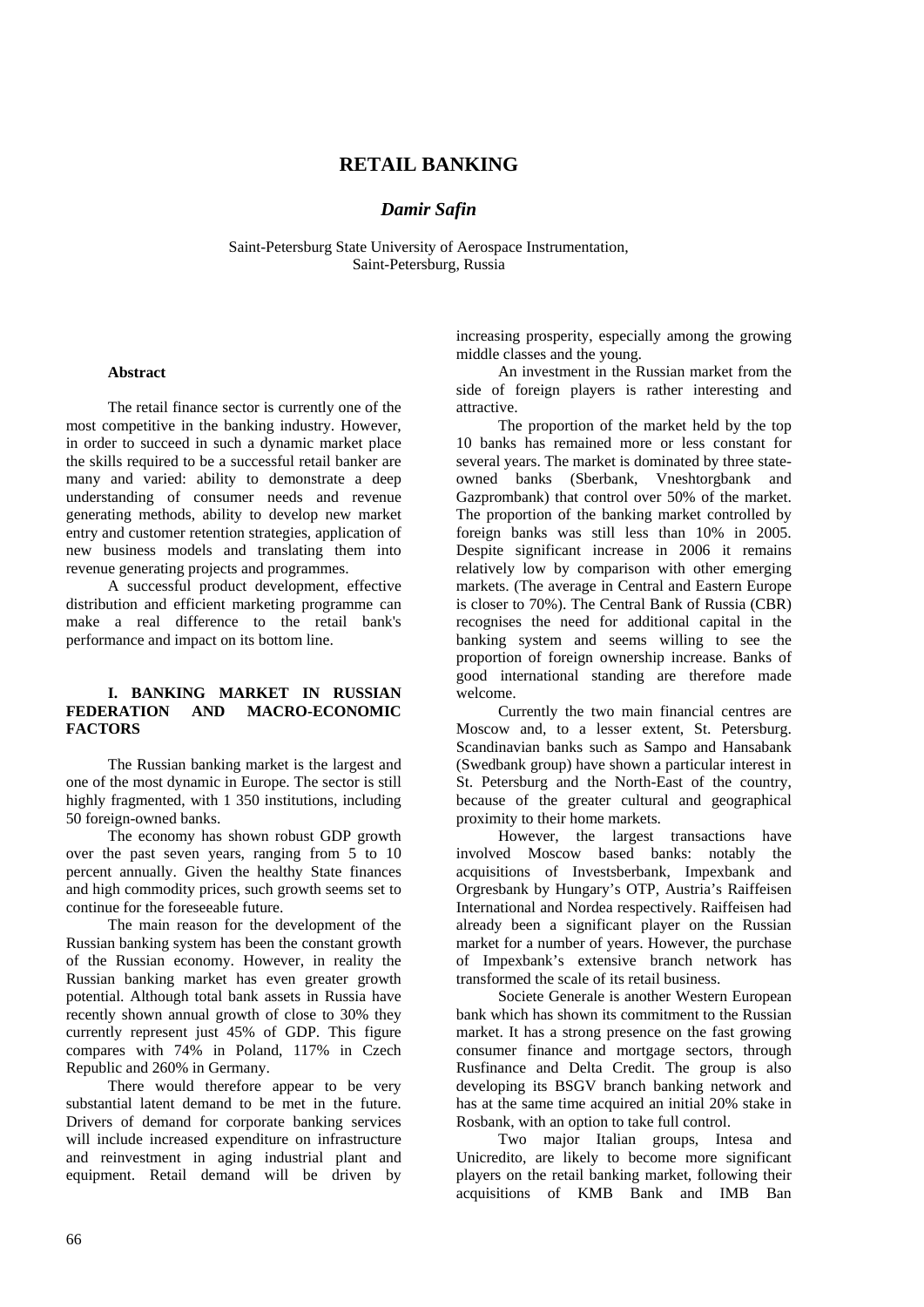respectively, even though each of these banks has historically been more focused on the corporate or SME market than retail. More recently two of the major British banks, HSBC and Barclays, have also declared their interest in the Russian retail banking market.

Elsewhere, Citigroup has one of the best known retail banking franchises, while GE Money is building slowly on its acquisition of Delta Bank. India's ICICI is promoting aggressively its consumer finance brand and the Japanese can be expected to become significant players on the car finance market (see below).

The increasing number of M&A deals in the banking sector is not all driven by the arrival of foreign players. We have also seen consolidation among local institutions, either through merger (e.g. Uralsib) or acquisition (Vneshtorgbank's acquisition of Guta Bank).

Many of the leading banks have declared a general intention to expand their presence in the regions. However, further development of the banking system in specific regions will be closely related with the economic development of each of those regions.

Regional markets have historically been dominated by Sberbank and a few strong regional banks (AKBars, Chelindbank, ...). Groups such as Uralsib will no doubt also continue to exploit their strong regional roots and credentials. More recently, Alfa Bank has been successfully rolling out its Alfa Bank Express concept in the regions since late 2005. Some other Moscow based banks now appear to be following the same strategy.

# **II. GROWTH SECTORS**

The volume of consumer loans has grown exponentially in recent years and Russian banks are in a constant search for additional resources to be provided to their clients.

Initial growth in consumer finance came through loans offered in the big retail stores and retail chains and in auto loans. However, each of these segments is becoming increasingly competitive. With many banks now competing for the same opportunities, retailers are able to negotiate increasingly favourable terms for granting access to their customers. In the same way, the leading automobile brands are looking to increase their revenue from finance activities, in line with their international operating models. Some are renegotiating their alliances with the banks, in order to expand the range of financial services offered to their clients. Others are in the process of establishing their own Russian banking or finance subsidiaries.

Other areas of growth in consumer banking include personal instalment loans, often sold through press advertising and administered through call centres, and credit cards. The penetration of credit (as opposed to debit) cards on the Russian market remains low by international standards, with credit cards representing just 5% of all cards in issue.

The mortgage market is growing fast but from a very low base. In Russia mortgage loans represent some 10% by value of all retail loans, compared with more than 50% in Central and Eastern Europe and even higher figures in the remainder of the European Union. The development of a secondary mortgage market is expected to increase future liquidity.

Not surprisingly Moscow has been the most active residential property market, followed by St Petersburg.

Concerning the financing future growth, there have been given the rapid growth of both corporate and retail loan portfolios, many banks are looking to develop the new sources of financing, such as Eurobonds and securitisation, or are seeking to attract international investors, either through IPOs or as strategic partners. We are also beginning to see the first signs of interest in the Russian banking sector from private equity houses.

As a result of the above we are seeing increased transparency, not only around the ownership of many banks but also around their revenue streams. Internal competition for funds within the larger, diversified groups is also leading to increased focus on capital allocation models.

### **III. BARRIERS TO ENTRY AND RISKS**

Foreign players entering the market have two possibilities: establishment of a greenfield operation or acquisition of an existing bank. Either way, the application and approval process can be laborious and time consuming. The greenfield option avoids the risks associated with an acquisition. An acquisition allows a bank to become fully operational more quickly. (This is especially true on the retail sector, because a newly licensed bank cannot open accounts for retail customers in its first two years of operation). Some new entrants choose to pursue the greenfield operation and possible acquisitions in parallel, in case they cannot find a suitable acquisition target.

Another popular route is to take a minority stake in an existing bank, with the option to move to full control in due course. This mitigates the risk to the acquirer, who can get to know the target better and begin to exercise influence, before being committed to the full transaction. For its part the seller may achieve a higher average price for its shares than would have been realised in a single transaction at the outset.

Once registered, the new bank must comply with the regulations and reporting requirements set by the CBR. These are very extensive and sometimes make it difficult for the foreign banks to make full use of the business processes already adopted in other countries. In addition, some products (leasing, bancassurance …) do not enjoy in Russia the favourable tax status seen in other markets.